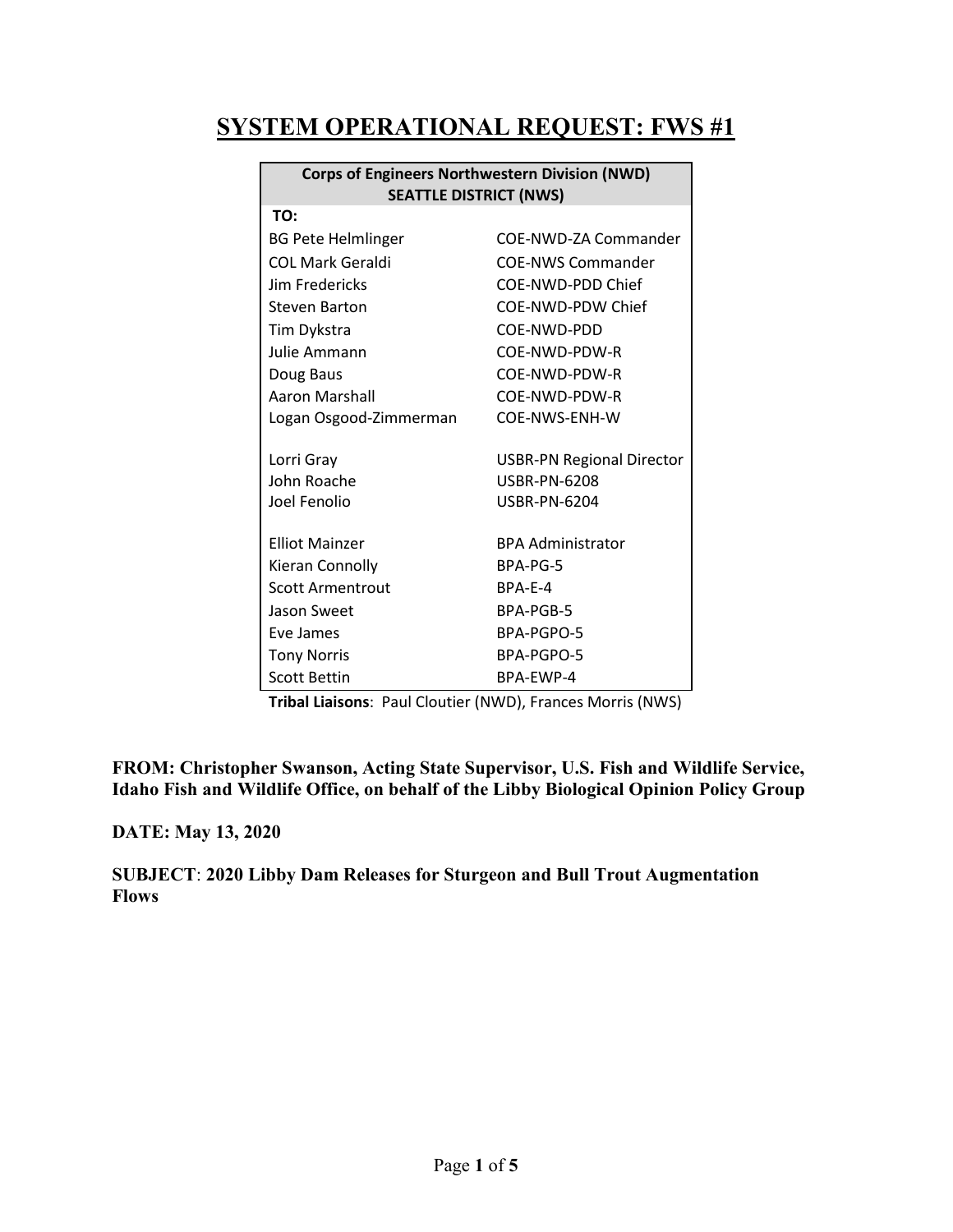## **SPECIFICATIONS**:

Based on the U.S. Fish and Wildlife Service's (Service) February 2006 Biological Opinion (2006 BO) on operations of Libby Dam, and the May final April-August volume runoff forecast of 5.76 million acre-feet (MAF), we are within a Tier 2 operations year for Kootenai River white sturgeon. The minimum recommended release volume for sturgeon conservation in a Tier 2 year is 0.80 MAF and we recommend the following procedures for discharge of at least this minimum volume from Libby Dam:

The precise means that will be utilized to meet these objectives are largely dependent on realtime conditions and in-season management. It is not possible to develop a single definitive recommendation for a sturgeon operation at this time due to the uncertainties in the forecast, and shape and volume of inflow. Given these uncertainties, the Service has developed the following guidelines for sturgeon operations in 2020:

- The 2020 sturgeon operations at Libby Dam will consist of one period of ramp-up/prepeak/ascending limb flows, one period of peak flow (up to powerhouse capacity; < 25,000 cfs), and one period of ramp-down/post-peak/receding limb flows. The ramp-up and ramp-down will occur within 2006 BO ramping rates.
- Selective withdrawal gates at Libby Dam above elevation 2,326 mean sea level will be installed immediately prior to, and during, the augmentation operations, with the objective of passing the warmest water available in the forebay as it becomes available. Minimum submergence of selective withdrawal gates at Libby Dam is 30 feet, and gates will be installed to keep withdrawal elevations within 30-40 feet until all gates are installed.
- Release of the warmest water possible from Libby Dam, in combination with lower volume of release, will allow the Kootenai River temperature to increase to appropriate spawning temperatures at Bonners Ferry (8-10°C) during the receding limb of the hydrograph.
- Based on the Service's 2006 BO on operations of Libby Dam, and the May final April-August volume runoff forecast of 5.76 MAF, we are within a Tier 2 operations year for Kootenai River white sturgeon. The minimum recommended release volume for sturgeon conservation in a Tier 2 year is 0.80 MAF, and we recommend the following procedures for discharge of at least this minimum volume:
	- o Begin sturgeon augmentation flow operations on 21 May
	- $\circ$  After approximately 12-14 days of flows of 20,000 cfs discharge (pre-peak), increase discharge from Libby Dam to  $22,500$  cfs (peak, up to  $\sim$  25,000).
	- $\circ$  Maintain peak discharge ( $\sim$ 22,500 cfs, depending on head of the forebay and river stage at Bonners Ferry) for as long as possible  $\sim$  7 days of peak flows), taking into account the shape and volume of the ascending and descending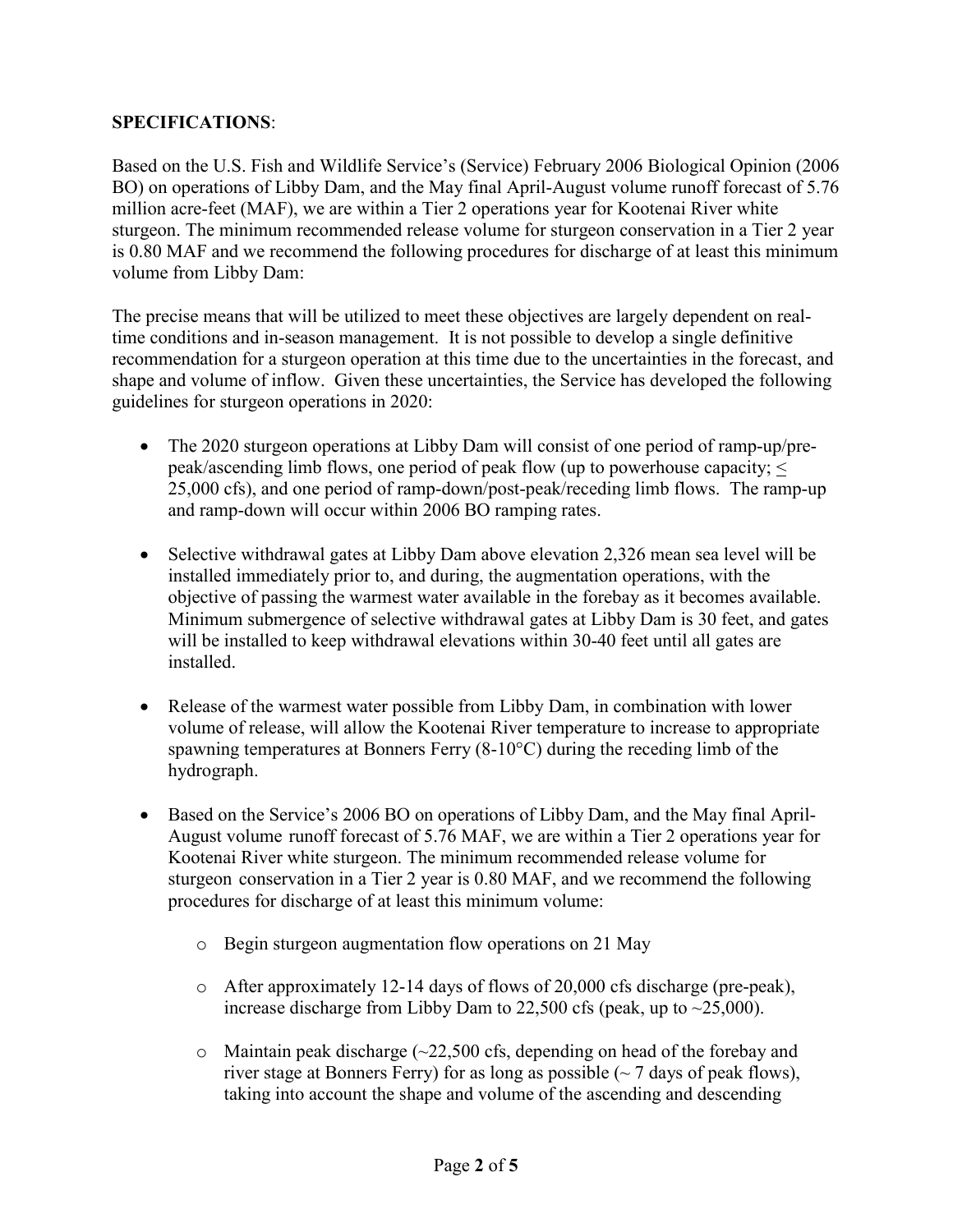limbs of the hydrograph and the total sturgeon flow augmentation volume available (i.e.  $0.80$  MAF). Although  $\sim$ 22,500 cfs is requested for sturgeon operations, under current conditions dam managers may need to increase outflows from Libby Dam to full powerhouse for flood risk management purposes.

- o After peak flows, decrease discharge at Libby Dam (post-peak), adhering to ramping rates in the 2006 BO, to stable summer flows, to no less than bull trout minimum flows (7,000 cfs in Tier 2).
- o Total number of days at peak discharge will depend on real time conditions and the shape of the inflow hydrographs.

As always, flood risk reduction operations supersede sturgeon flow augmentation, and dam managers will coordinate operations with regional sturgeon managers.

Sturgeon augmentation discharge may be extended for additional days if the Corps elects to provide volume in excess of the minimum volume requirement in the 2006 BO and to control the refill rate of Libby Dam.

Additional recommendations may be provided as water supply forecasts are updated.

## **JUSTIFICATION:**

The objective of the 2020 sturgeon augmentation operation described in this SOR is to provide, and maximize the duration of, peak river stages/flows during the spring run-off period. While preliminary analysis of sturgeon telemetry data by the Idaho Department of Fish and Game indicates that the number of days at or above 30,000 cfs at Bonners Ferry plays a role in increasing the likelihood that spawning sturgeon will migrate upstream of Bonners Ferry, the slightly below average water supply in 2020 limits our ability to achieve that flow target. Two options were analyzed: target 30,000 cfs flow at Bonners Ferry for the maximum duration possible, followed by a sharp receding hydrograph (2006 BO ramping rates), or target 30,000 cfs flow at Bonners Ferry for the maximum duration possible, followed by a slowly receding hydrograph to optimize riparian seedling establishment and survival, which provides complimentary ancillary ecosystem benefits. It was decided that maximizing the duration of flow at Bonners Ferry of 30,000 cfs, followed by a flexible/adaptive and gradual ramp-down from the period of peak flows is likely to have the greater benefit to the species. Overall, the goal of this operation is to provide conditions that will enable sturgeon to migrate to, and spawn over, rocky substrates that exist upstream of Bonners Ferry, while providing for improved riparian habitats.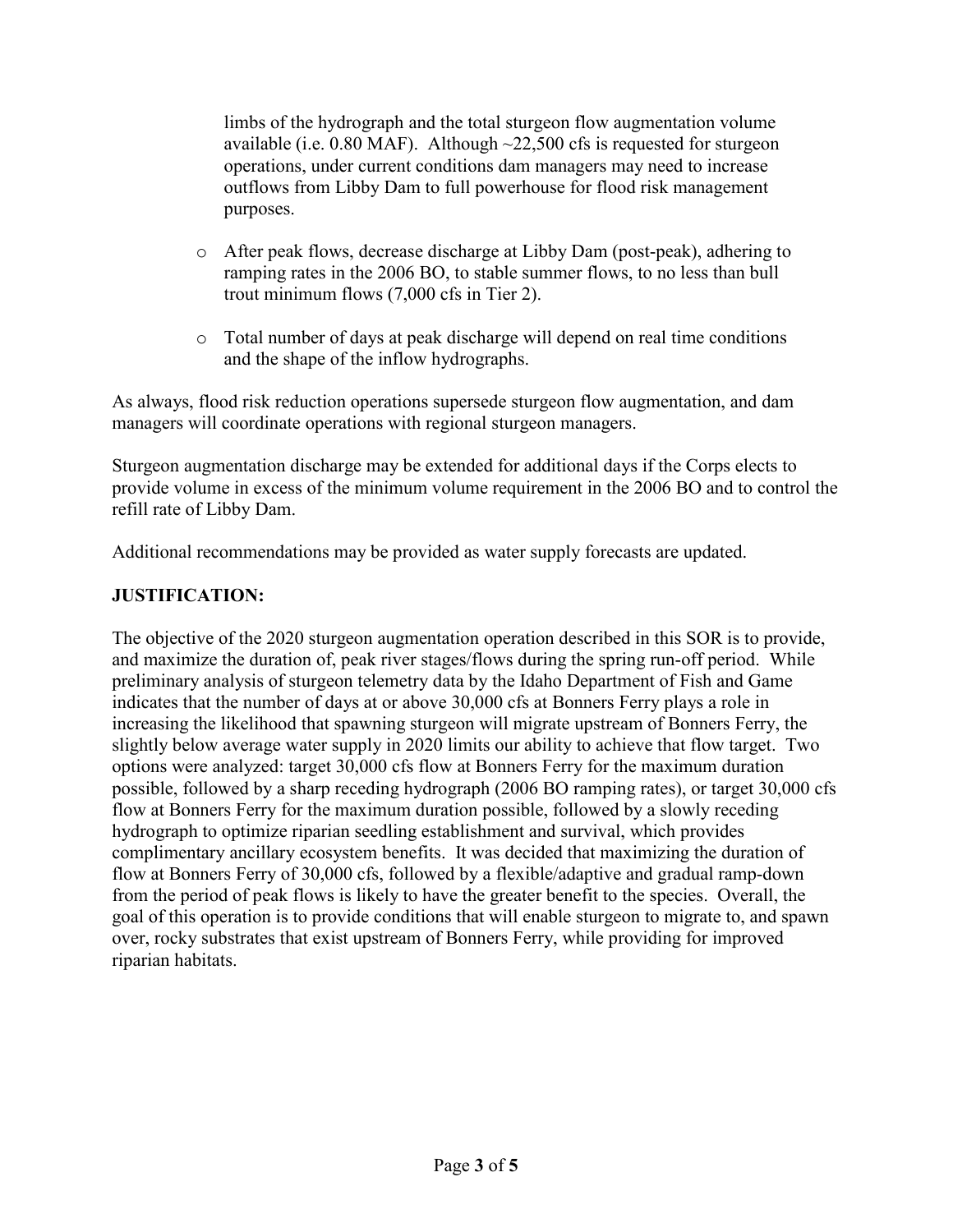| <b>Attribute</b>                                                                     | <b>Measure</b>                                                                                                                                                                                                                 | Objective                                                                                                                                                                                                                                         |
|--------------------------------------------------------------------------------------|--------------------------------------------------------------------------------------------------------------------------------------------------------------------------------------------------------------------------------|---------------------------------------------------------------------------------------------------------------------------------------------------------------------------------------------------------------------------------------------------|
| Area: RM 141.4 to                                                                    |                                                                                                                                                                                                                                |                                                                                                                                                                                                                                                   |
| RM 159.7<br>Timing of<br><b>Augmentation Flows</b>                                   | May into July (triggered by sturgeon<br>spawning condition), in all years except                                                                                                                                               | Provide conditions for<br>normal migration and                                                                                                                                                                                                    |
| Duration of Peak<br><b>Augmentation Flows</b><br>for Adult Migration<br>and Spawning | for Tier 1.<br>Maximize peak augmentation flows<br>with available water for as many days<br>as possible, up to 14 days during the<br>peak of the spawning period with<br>pulses <sup>1</sup> , in all years except for Tier 1. | spawning behavior.<br>Through in-season<br>management, provide peak<br>augmentation flows that lead<br>to a biological benefit for<br>sturgeon to maximize<br>migration and spawning<br>behavior via a normalized                                 |
|                                                                                      |                                                                                                                                                                                                                                | hydrograph.                                                                                                                                                                                                                                       |
| Duration of Post-<br>Peak Augmentation<br>Flows for Incubation<br>and Rearing        | Maximize post-peak augmentation<br>flows with available water for as many<br>days as possible, up to 21 days, in all<br>years except for Tier 1.                                                                               | Through in-season<br>management, provide post-<br>peak augmentation flows<br>that lead to a biological<br>benefit for sturgeon to<br>maximize embryo/free-<br>embryo incubation and<br>rearing via descending limb<br>of a normalized hydrograph. |
| Minimum Flow<br>Velocity <sup>2</sup>                                                | 3.3 ft/s and greater in approximately<br>60% of the area of rocky substrate in<br>the area of RM 152 to RM 157 during<br>post-peak augmentation flows.                                                                         | Provide conditions for<br>spawning and embryo/free-<br>embryo incubation and<br>rearing.                                                                                                                                                          |
| Temperature<br>Fluctuation                                                           | Optimize temperature releases at Libby<br>Dam to maintain 50° F with no more<br>than a $3.6^{\circ}$ F drop.                                                                                                                   | Provide conditions for<br>normal migration and<br>spawning behavior via a<br>normalized thermograph.                                                                                                                                              |
| Depth at Spawning<br><b>Sites</b>                                                    | Intermittent depths of 16.5 to 23 ft or<br>greater in 60% of the area of rocky<br>substrate from RM 152 to RM 157<br>during peak augmentation flows.                                                                           | Provide conditions for<br>normal migration and<br>spawning behavior.                                                                                                                                                                              |
| Substrate<br>Extent/Spawning<br><b>Structures</b>                                    | Approximately 5 miles of continuous<br>rocky substrate; create conditions/<br>features that improve the likelihood of<br>recruitment success.                                                                                  | Provide habitat for<br>embryo/free-embryo<br>incubation and rearing.                                                                                                                                                                              |

Table 1. Kootenai Sturgeon Habitat Attributes from 2008 Libby Dam BO RPA Clarification.

<span id="page-3-0"></span><sup>&</sup>lt;sup>1</sup> Kootenai sturgeon spawn on the descending limb of the hydrograph. "Pulses" refer to slight reductions in flow during this two-week period to initiate spawning.

<span id="page-3-1"></span> $2$  In order to develop an agreed-upon estimate and measurement of the areal extent of the velocity and depth attributes, the Action Agencies shall, together with the Service and in collaboration with other involved parties as needed, develop appropriate assessment tools (e.g., hydrologic models) of the braided reach.